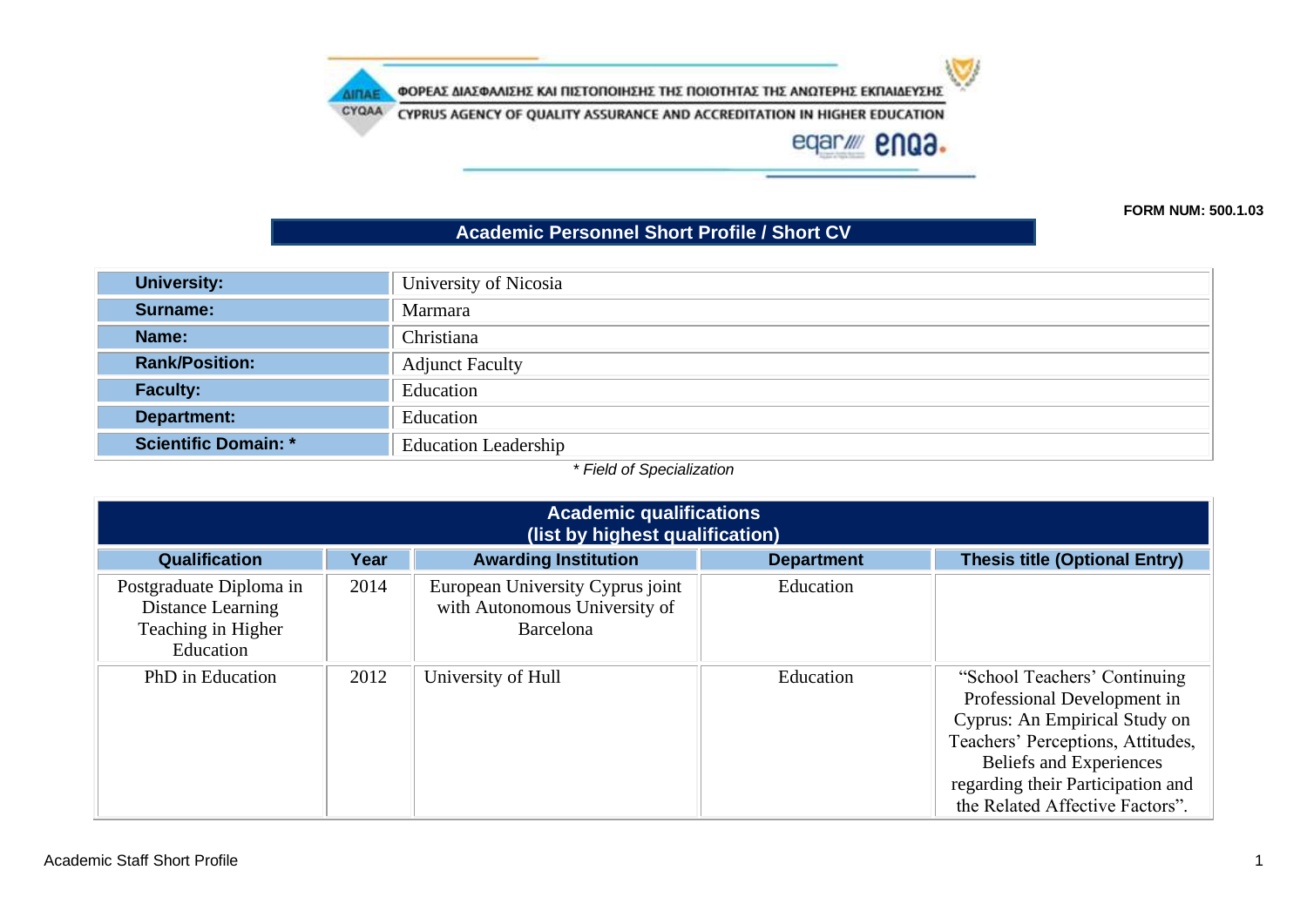

| Postgraduate Diploma in<br>Research Methods in<br>Education | 2009 | University of Hull | Education |  |
|-------------------------------------------------------------|------|--------------------|-----------|--|
| MEd                                                         | 2006 | University of Hull | Education |  |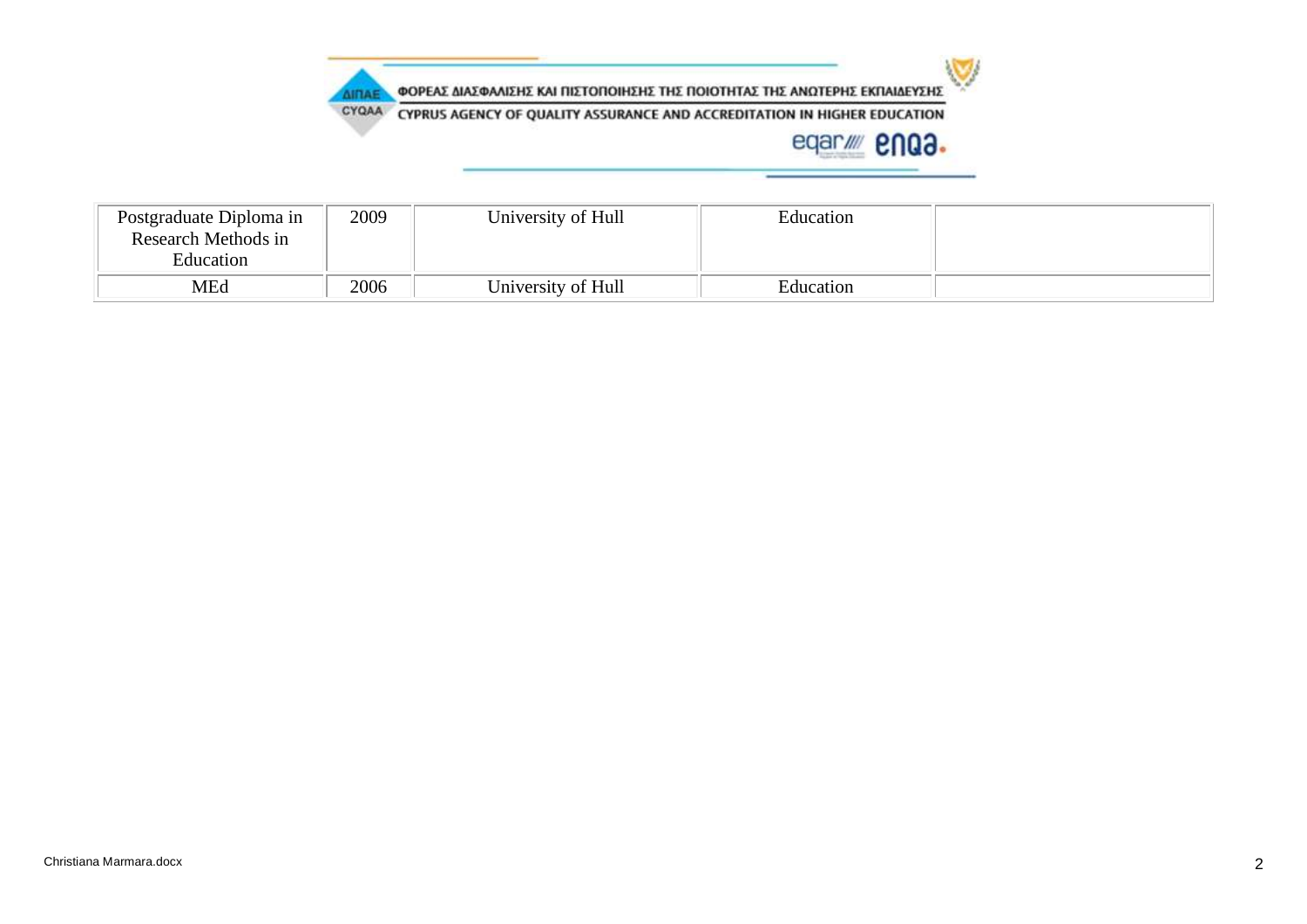

CYQAA CYPRUS AGENCY OF QUALITY ASSURANCE AND ACCREDITATION IN HIGHER EDUCATION

**AIRAE** 

| Employment history in Academic Institutions/Research Centers - List by the three (3) most recent |          |                                                                           |              |                                                                                                                           |
|--------------------------------------------------------------------------------------------------|----------|---------------------------------------------------------------------------|--------------|---------------------------------------------------------------------------------------------------------------------------|
| <b>Period of employment</b>                                                                      |          |                                                                           | Location     | <b>Position</b>                                                                                                           |
| <b>From</b>                                                                                      | To       | <b>Employer</b>                                                           |              |                                                                                                                           |
| Sept 2012                                                                                        | present  | University of Nicosia                                                     | Cyprus       | <b>Adjunct Faculty</b>                                                                                                    |
| Dec 2011                                                                                         | present  | Aristotle University of<br>Thessaloniki                                   | Thessaloniki | Researcher                                                                                                                |
| Sept 2009                                                                                        | Dec 2011 | Open University of Cyprus,<br>Department of Educational<br><b>Studies</b> | Cyprus       | <b>Research Associate</b>                                                                                                 |
| Sept 2018                                                                                        | present  | Ministry of Education,<br>Culture, Sport and Youth                        | Cyprus       | Educational officer -<br>European and<br>International Affairs,<br>Lifelong learning and<br><b>Adult Education Office</b> |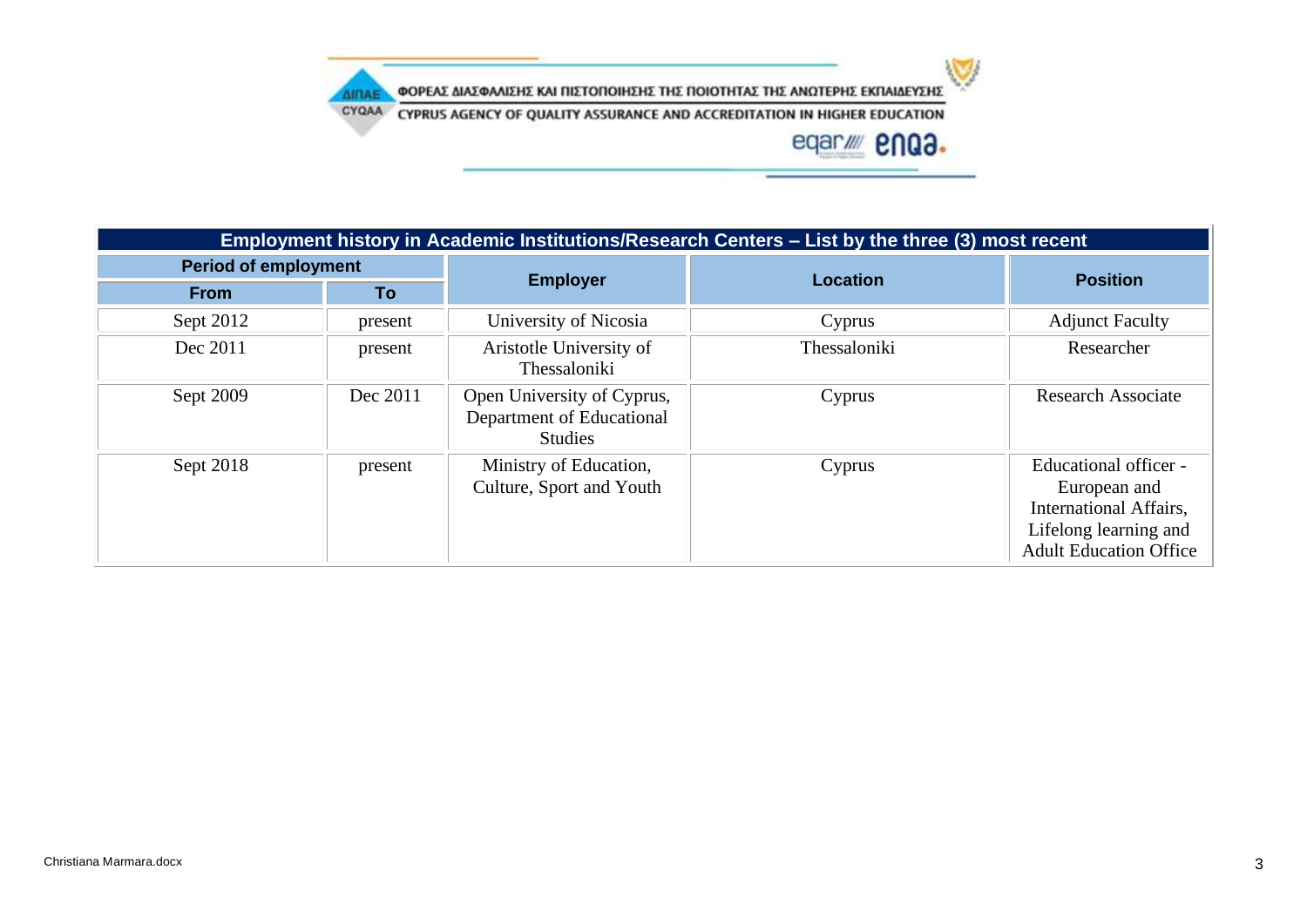

CYQAA CYPRUS AGENCY OF QUALITY ASSURANCE AND ACCREDITATION IN HIGHER EDUCATION

**AIRAE** 

| Key refereed journal papers, monographs, books, conference publications etc. List the five (5) more recent and other<br>five (5) selected - (max total 10) |      |                                                                                                        |                           |                                                                                                                       |         |                |  |
|------------------------------------------------------------------------------------------------------------------------------------------------------------|------|--------------------------------------------------------------------------------------------------------|---------------------------|-----------------------------------------------------------------------------------------------------------------------|---------|----------------|--|
| Ref.<br><b>Number</b>                                                                                                                                      | Year | <b>Title</b>                                                                                           | <b>Other authors</b>      | <b>Journal and</b><br><b>Publisher /</b><br><b>Conference</b>                                                         | Vol.    | <b>Pages</b>   |  |
|                                                                                                                                                            | 2016 | Leadership and change in Education:<br>the role and the meaning of principal<br>practices              |                           | Educational<br>Administration and<br>Leadership:<br>Epistemological<br>Bases, Research<br>Approaches and<br>Practices |         |                |  |
| $\overline{2}$                                                                                                                                             | 2013 | Networks of schools                                                                                    | Chatzipanayiotou P.       | Guide for Training:<br>Intercultural<br>Education                                                                     |         | $125 -$<br>142 |  |
| 3                                                                                                                                                          | 2012 | Successful Secondary Principalship<br>in Cyprus: what have 'Thucydides'<br>and 'Plato' revealed to us? | Pashiardis, P. & Kafa, A. | <b>International Journal</b><br>of Educational<br>Management,                                                         | 26, (5) | 480-<br>493    |  |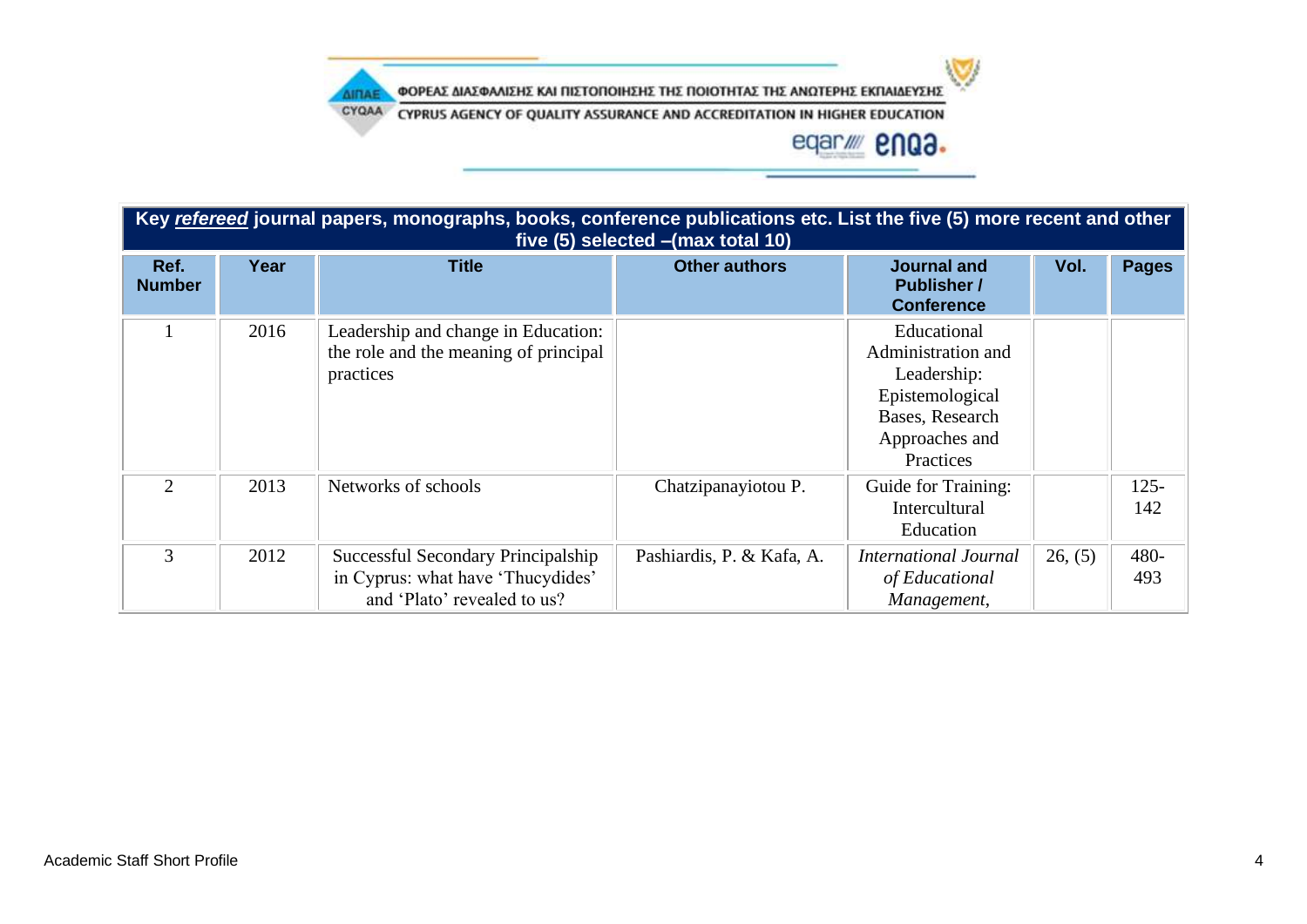

CYQAA CYPRUS AGENCY OF QUALITY ASSURANCE AND ACCREDITATION IN HIGHER EDUCATION

#### eqar/ **2003.**

 $\mathbf{C}$ 

| 4 | 2012 | Successful<br>Secondary<br>School<br>Principals in the Cyprus Context: the<br>case of "Thucydides". | Pashiardis, P. | Successful School<br>Principals:<br><i>International</i><br>Research Trends and<br>the Greek Reality.<br>Athens: Ellin<br>Publishing House. | 59-70 |
|---|------|-----------------------------------------------------------------------------------------------------|----------------|---------------------------------------------------------------------------------------------------------------------------------------------|-------|
| 5 | 2012 | <b>Successful Secondary School</b><br>Principals in the Cyprus Context:<br>the case of "Euripides". | Pashiardis, P. | Successful School<br>Principals:<br><b>International</b><br>Research Trends and<br>the Greek Reality.<br>Athens: Ellin<br>Publishing House. | 81-94 |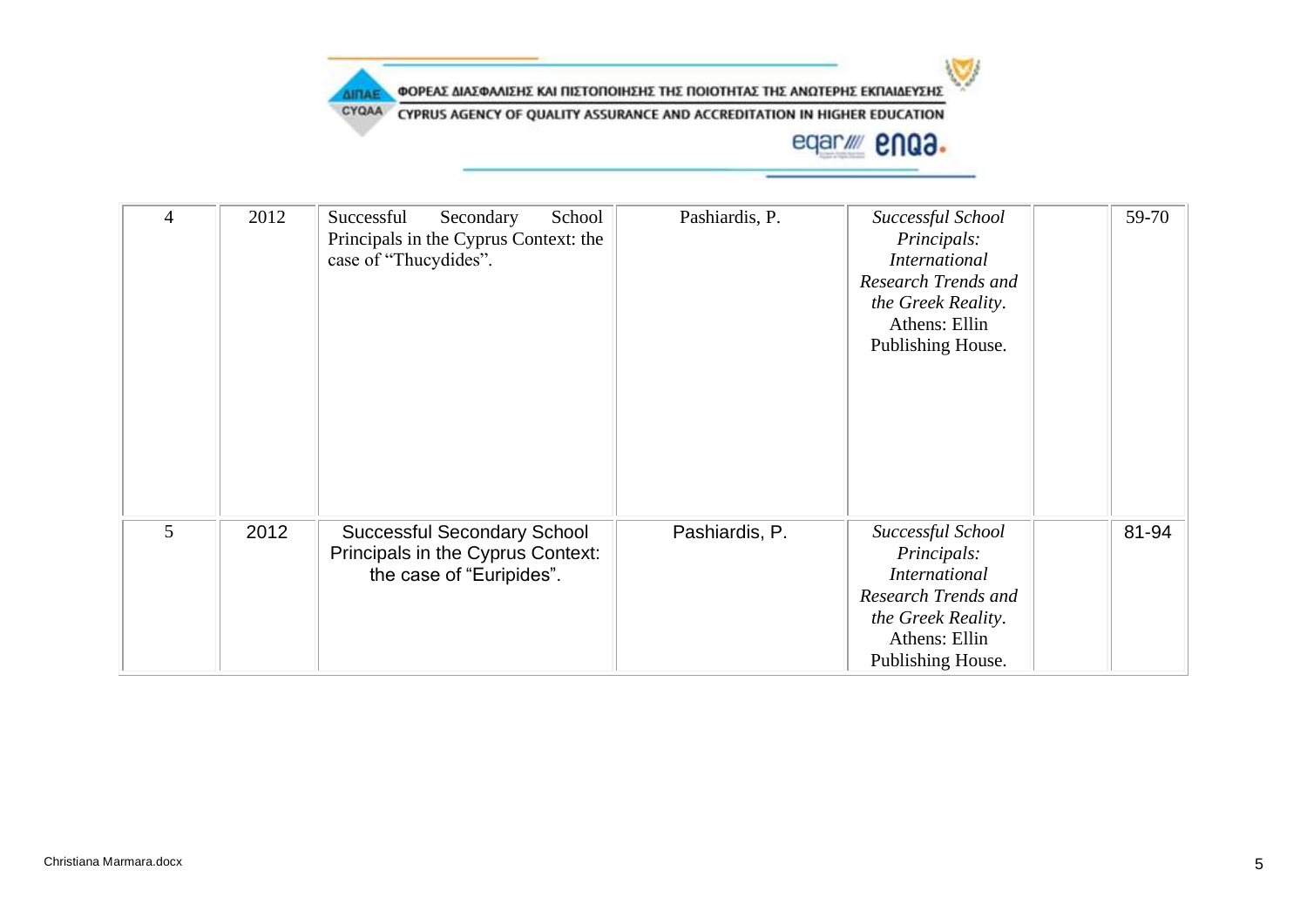

CYQAA CYPRUS AGENCY OF QUALITY ASSURANCE AND ACCREDITATION IN HIGHER EDUCATION

**AIRAE** 

| Exhibitions (where applicable). List the five (5) more recent and other five (5) selected.<br>(max total 10) |             |                                                                                                                                                                                                                                                                                                                                                                      |                              |                           |                           |
|--------------------------------------------------------------------------------------------------------------|-------------|----------------------------------------------------------------------------------------------------------------------------------------------------------------------------------------------------------------------------------------------------------------------------------------------------------------------------------------------------------------------|------------------------------|---------------------------|---------------------------|
| <b>Ref. Number</b>                                                                                           | <b>Date</b> | <b>Topic</b>                                                                                                                                                                                                                                                                                                                                                         | <b>International / Local</b> | Location*                 | <b>Role in Exhibition</b> |
|                                                                                                              | 2016        | Marmara, C. and Karousiou, C.<br>(2016). A leadership approach on<br>technology literacies.                                                                                                                                                                                                                                                                          | International                | Valencia, Spain           | Speaker                   |
| $\overline{2}$                                                                                               | 2016        | Karousiou, C. and Marmara, C.<br>(2016). Professional learning<br>communities in an era of worldwide<br>educational reforms.                                                                                                                                                                                                                                         | International                | Valencia, Spain           | Speaker                   |
| 3                                                                                                            | 2015        | Promising Practices for Mentoring<br><b>Students: a Prospective Lifelong</b><br>Learning Activity for Potential<br>Teachers in Cyprus? International<br>Conference on Education, Research<br>and Innovation (ICERI)                                                                                                                                                  | International                | Kuala Lumpur,<br>Malaysia | Speaker                   |
| $\overline{4}$                                                                                               | 2014        | Chatzipanagiotou, P. & Marmara, C.<br>(2014). Examining how a Network<br>for Greek Schools with Diverse<br><b>Student Population promotes</b><br>teachers' and principals' CPD: a<br>Preliminary Analysis of the case of<br>DiapolisNet. '(Re) Situating<br>Commonwealth: Educational<br>Leadership at a Time of<br>Demographic Change',<br>Commonwealth Council for | International                | Toronto, Canada,          | Speaker                   |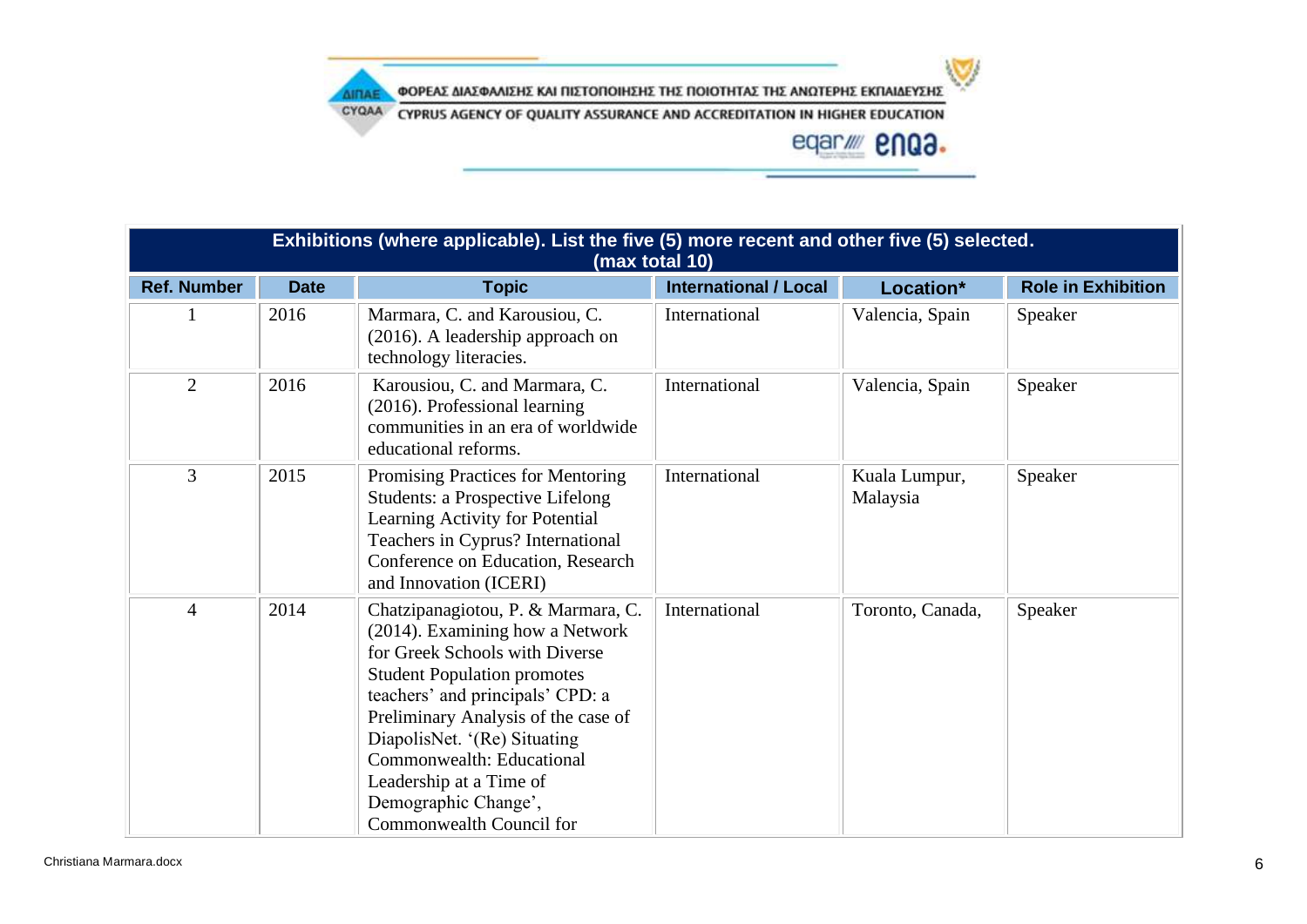

CYQAA CYPRUS AGENCY OF QUALITY ASSURANCE AND ACCREDITATION IN HIGHER EDUCATION

## eqar/ enQ3.

|   |      | <b>Educational Administration and</b><br>Management (CCEAM).                                                                                                                                                                                                                                                                                  |               |                                             |         |
|---|------|-----------------------------------------------------------------------------------------------------------------------------------------------------------------------------------------------------------------------------------------------------------------------------------------------------------------------------------------------|---------------|---------------------------------------------|---------|
| 5 | 2013 | Chatzipanagiotou, P. & Marmara, C.<br>(2013). Networks of schools. In<br>Guide for Training: Intercultural<br>Education. Aristotle University of<br>Thessaloniki. (in Greek).                                                                                                                                                                 | Local         | Aristotle<br>University of<br>Thessaloniki. | Speaker |
| 6 | 2013 | Chatzipanagiotou, P. & Marmara, C.<br>(2013). Potential Teachers and<br>Occupational Stress: an Empirical<br>study on their Perceptions regarding<br>the levels of their occupational<br>stress and the related affective<br>factors. 5th International Conference<br>on Education and New Learning<br>Technologies (EDULEARN),<br>Barcelona. | International | Aristotle<br>University of<br>Thessaloniki. | Speaker |
| 7 | 2012 | Chatzipanagiotou, P. & Marmara, C.<br>(2012). DiapolisNet: Planning a<br>Network for Greek schools with<br>Diverse Student Population. 5th<br>International Conference on<br>Education, Research and Innovation<br>(ICERI).                                                                                                                   | International | Madrid, Spain                               | Speaker |

\**Specify venue, geographic location etc*